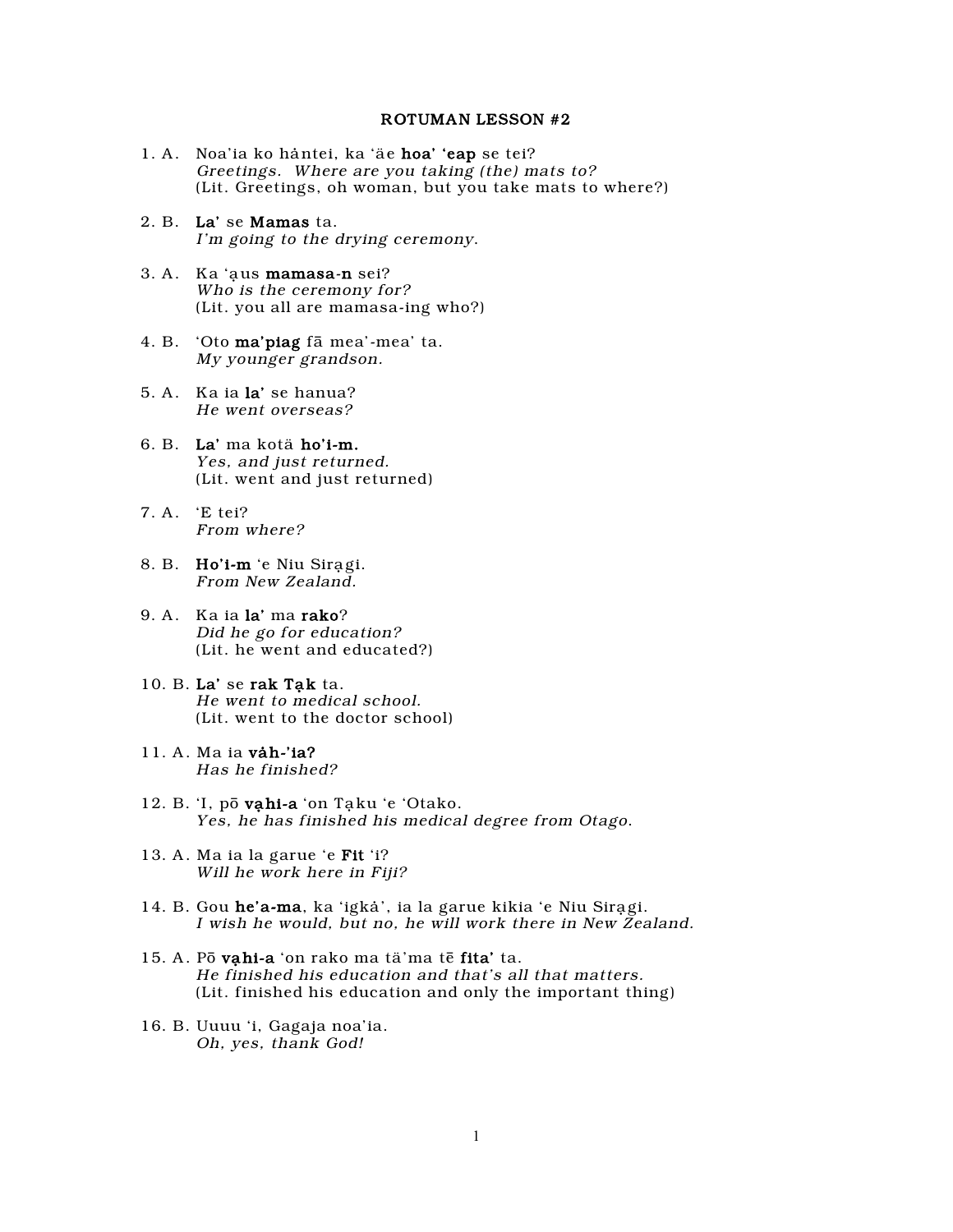## Grammar Review

You should review the pronouns from Lesson 1. In Lesson 2 you find one more: 'aus 'you plural'. In future lessons look for the rest of the pronouns to fill out this chart (or ask a native speaker to help you do this).

| Person/Number       | Singular/One | Dual/Two | Plural/More than<br>Two |
|---------------------|--------------|----------|-------------------------|
| <b>First person</b> | gou          | ʻitar    |                         |
| Second person       | ʻäe          |          | aus:                    |
| Third person        | ia           |          | iris                    |

## Grammar Notes

1. This lesson gives you many examples of the most interesting (and, perhaps, challenging) feature of Rotuman. This is what Churchward calls the 'complete and incomplete' and what others have called the 'long and short' forms of words. All lexical words (basically, those that are nouns, pronouns, verbs, adjectives, and adverbs, but not words that are conjunctions or prepositions) have two forms. The incomplete/short is formed from the complete/long by a number of processes. Here are the examples from the dialogue, with both forms given. They are divided into three groups, A, B, and C. See if you can figure out how the short forms are made from the long forms in each group.

|                 | Long                                | Short                               | Meaning                                              |
|-----------------|-------------------------------------|-------------------------------------|------------------------------------------------------|
| A.              | la'o                                | la'                                 | 'to go'                                              |
|                 | rako                                | rak                                 | 'to study, education'                                |
|                 | taku                                | tak                                 | 'doctor'                                             |
|                 | Fiti                                | Fit                                 | 'Fiji'                                               |
|                 | mamasa                              | mamas                               | 'drying ceremony'                                    |
| <b>B.</b>       | vahi                                | våh                                 | 'to finish'                                          |
| $\mathcal{C}$ . | ho'a<br>'epa<br>ma'piga<br>mea'me'a | hoa'<br>'eap<br>ma'piag<br>mea'mea' | 'to take'<br>ʻmat'<br>'grandchild'<br>'small, young' |

Basically, one of three things happens to form the short. When the last two vowels of the long form are the same (as in mamasa, Fiti), or they are a-o (as in  $la'$  *io*, rako) or a-u (as in taku), then the last vowel is dropped in the short form  $(la', tak)$ . These examples are listed under A above. When the final two vowels are a-i, as in vahi, the last vowel drops and the  $/a/$  changes to a (which sounds something like the vowel sound in 'pet'). This is listed under B. When the last two vowels are o-a (as in ho'a) or e-a (as in 'epa), or i-a (as in ma'piga) then the last vowel and consonant switch places (hoa', 'eap, ma'piag). These examples are listed in C.

Notice that the long forms always end in a vowel, while the short forms always end in a consonant. (The glottal stop ' is a consonant in Rotuman).

If this is information is new to you, it would be a good idea to memorize the long and short forms of just one example for each vowel combination, since the same thing will happen with all other Rotuman words with the same vowel combinations.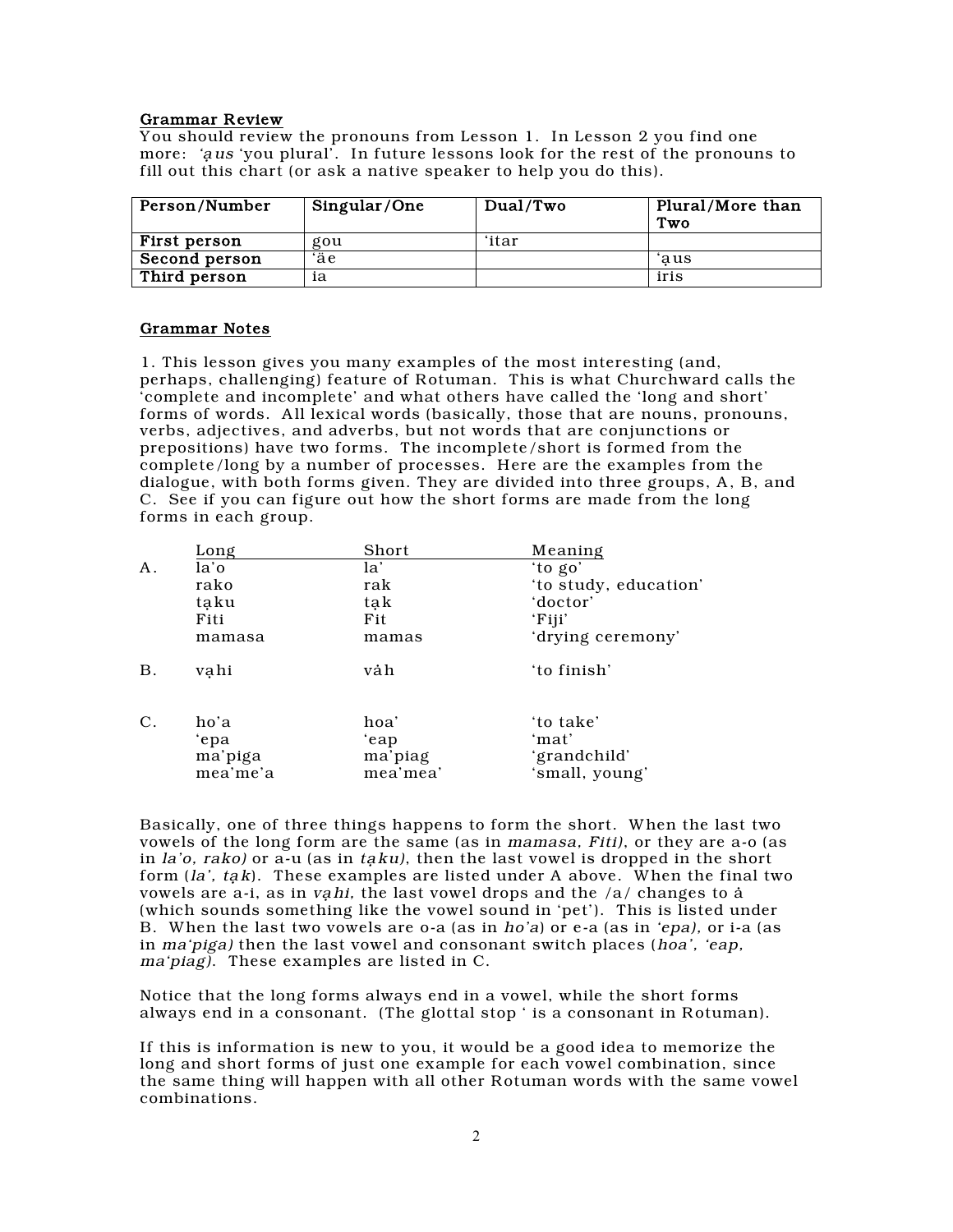2. As a rule of thumb, the short forms are used much more often than the long forms.

For a noun that is not followed by an adjective or an article, the long form is used to show that it is plural and definite. That is, 'epa means 'the mats'. The long form plus the indefinite article  $-t$  is used to express singular indefinite: 'epat 'a mat'. The short form of the noun alone is use for the plural indefinite: 'eap '(some) mats'. Finally, the short form of the noun plus the definite article ta is used to express definite singular: eap ta 'the mat'

In most cases (though not all) when a verb does not have a suffix, the short form is used. See  $Ia'$  and hoa' in the dialogue. Ho'im  $(8)$  is an example of a verb with a suffix  $(-m)$ ; the verb is in its long form ho'i.

3. The suffix –n on the verb mamasa-n in 3 is used here to express a future idea, even though the usual future markers la and täla are not used in sentence 3.

# Useful Vocabulary and Expressions

| Ia pō vàh-'ia 'on  | ,<br>'He/she finished his/her |
|--------------------|-------------------------------|
| tä'ma tē fita' ta. | 'that's all that matters'     |
| gou he'ama         | 'I wish'                      |
| garue              | 'work, to work'               |
| kotä ho'im         | 'just returned'               |
| la' ma rako        | 'went away for education'     |
| tē                 | 'thing, things'               |
| $\mathbf{a}$       | 'here'                        |
| kikia              | 'there'                       |

# Cultural Note

The mamasa is a ceremony performed to welcome first time visitors to Rotuma, as well as those Rotumans who are returning after having been away. It is a 'drying ceremony' because traditionally people arrived on the island by boat, and so were covered with salt spray. Essential to a mamasa are the päega, which is the pile of mats that the honoree sits on, the koua, which is the food prepared in an underground oven, and a  $t\bar{e}f$ ui, a garland of flowers which the honoree wears around his/her neck.

## Exercises

1. Based on the long-short examples in the Grammar section above, give the corresponding short form of the following long forms.

| a. hasu           | 'gall bladder'     |
|-------------------|--------------------|
| b. le'e           | 'child'            |
| c. maho           | 'to become cold'   |
| d. fo'a           | 'to land, step on' |
| e. rahi           | 'fire'             |
| f. fere           | 'to fly'           |
| g. pija           | 'rat'              |
| h. para           | 'to decay'         |
| <i>i</i> . hanisi | 'to love'          |